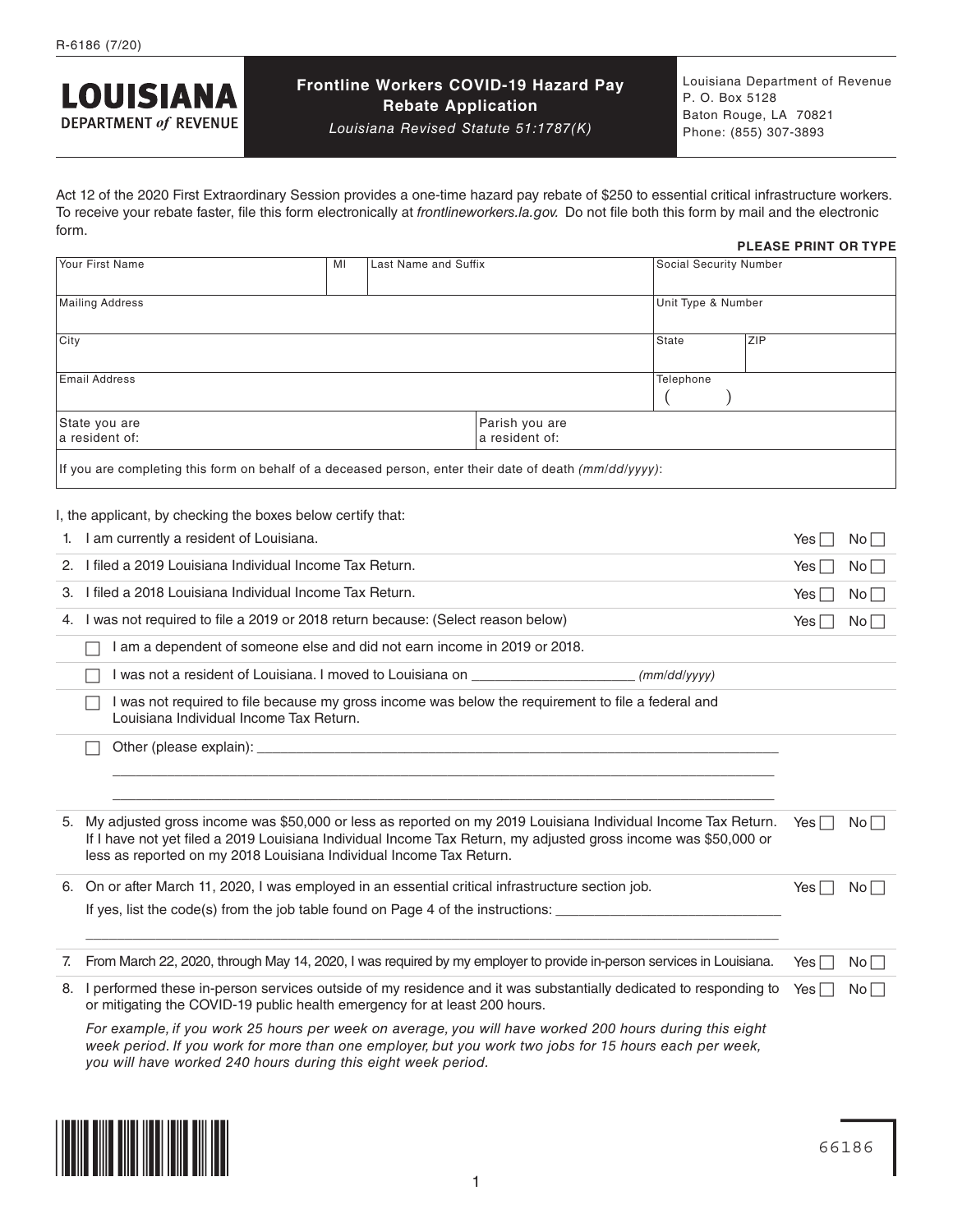

# **Frontline Workers COVID-19 Hazard Pay Rebate Application**

*Louisiana Revised Statute 51:1787(K)*

List your employer(s) and either your position title or a description of the work performed below. To receive your rebate faster, you may attach copies of your pay stubs to your application.

| 1. Name of Employer:           |  |  |  |  |
|--------------------------------|--|--|--|--|
| Address or Location:           |  |  |  |  |
| Position title or description: |  |  |  |  |
| 2. Name of Employer:           |  |  |  |  |
| Address or Location:           |  |  |  |  |
| Position title or description: |  |  |  |  |
| 3. Name of Employer:           |  |  |  |  |
| Address or Location:           |  |  |  |  |
| Position title or description: |  |  |  |  |

Complete the information below to have your rebate directly deposited in your account. If this is your first time filing, your refund cannot be directly deposited. Carefully enter the information in the boxes to indicate the type of bank account, the routing number, and the account number. Your nine digit routing number appears under the memo line of your check; your bank account number will appear to the right of your routing number. You are required to answer the question regarding the location of the bank account. The name of the applicant must be the name on the bank account. If the information is unreadable or incomplete, you will receive your rebate by paper check.

| <b>DIRECT DEPOSIT INFORMATION</b> |                     |  |                                                                                                             |  |
|-----------------------------------|---------------------|--|-------------------------------------------------------------------------------------------------------------|--|
| Type:                             | Checking<br>Savings |  | Will this rebate be forwarded to a financial<br>Yes<br>No<br>institution located outside the United States? |  |
| Routing<br>Number                 |                     |  | Account<br>Number                                                                                           |  |

Under penalties of perjury and the recapture of the rebate issued, I declare that I have examined this application and any accompanying schedules, statements, or other attachments, and to the best of my knowledge and belief, they are true, correct, and complete. Declaration of preparer (other than taxpayer) is based on all information of which preparer has any knowledge. By signing below, I agree and consent that the Louisiana Workforce Commission may share data with the Louisiana Department of Revenue for purposes

of verifying my employment information including but not limited to (1) employer submitted reports on my wages paid and hours worked and (2) existence and amount of unemployment benefits paid to me.

Applicant Signature **Date** *(mm/dd/yyyy)* 

|                                                   | Print/Type Preparer's Name           |  | Preparer's Signature | Date $(mm/dd/yyyy)$ | Check $\Box$ if<br>Self-employed  | PTIN or LDR Account No. |
|---------------------------------------------------|--------------------------------------|--|----------------------|---------------------|-----------------------------------|-------------------------|
| <b>PAID</b><br><b>PREPARER</b><br><b>USE ONLY</b> | Firm's Name $\blacktriangleright$    |  |                      |                     | Firm's FEIN $\blacktriangleright$ |                         |
|                                                   | Firm's Address $\blacktriangleright$ |  |                      |                     | Telephone $\blacktriangleright$   |                         |

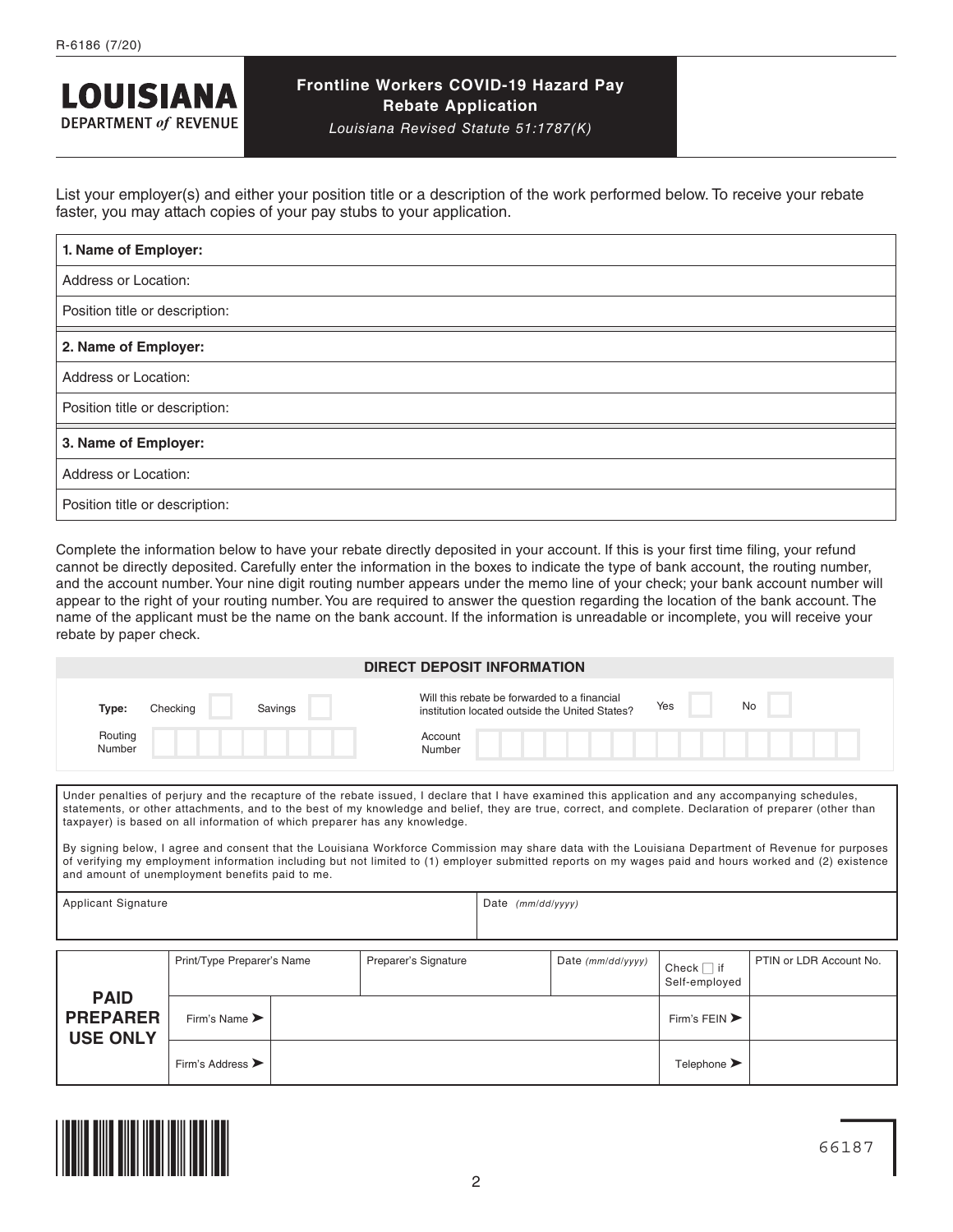# **INSTRUCTIONS Frontline Workers COVID-19 Hazard Pay Rebate Application**

#### **General Information**

**LOUISIANA DEPARTMENT of REVENUE** 

Act 12 of the 2020 First Extraordinary Session of the Louisiana Legislature enacted Revised Statute 51:1787(K), which provides a one-time hazard pay rebate of \$250 to essential critical infrastructure workers. See [Revenue Information Bulletin 20-020](http://revenue.louisiana.gov/LawsPolicies/RIB%2020-020%20Frontline%20Worker%20COVID-19%20Hazard%20Pay%20Rebate.pdf) for more information.

To qualify for the rebate, you must:

- Be a resident of Louisiana.
- Have been employed in at least one of the essential critical infrastructure sector jobs listed on Page 4 on or after March 11, 2020.
- Have been required to provide in-person services outside of your residence substantially dedicated to responding to or mitigating the COVID-19 public health emergency for at least 200 hours during the period from March 22, 2020, through May 14, 2020. To qualify as in-person services, you must have been in contact with customers, patients, or the general public. Call center personnel or individuals whose job is conducted exclusively over a phone or utilizing other virtual methods are not eligible for the rebate.
- Have reported an adjusted gross income of \$50,000 or less on a 2019 Louisiana Individual Income Tax Return. If your 2019 return has not been filed, you must have reported an adjusted gross income of \$50,000 or less on your 2018 Louisiana Individual Income Tax Return.

#### **Specific Instructions**

**Name, address, and Social Security Number** – Enter your name, mailing address, and Social Security Number in the space provided. If you don't have a SSN, enter your IRS Individual Taxpayer Identification Number ("ITIN").

**Email address and phone number** – Enter your email address and daytime phone number.

**State/Parish** - Enter the state that you are currently a resident of and the parish/county in which you live.

**Survivors of Deceased Frontline Workers** - Survivors of workers who qualify for the rebate may apply for the rebate. Survivors must enter the date of death in the space provided and attach Form R-6642, *Statement of Claimant to Refund Due on Behalf of Deceased Taxpayer*, and a copy of the death certificate to the application. Rebates for Deceased Frontline Workers cannot be issued until these documents have been submitted and verified. If you do not attach these documents to this application, you will receive a letter with further instructions.

You will need to certify that you meet the qualifications for the rebate by checking the appropriate boxes.

Line 4 - If you were not required to file a 2019 or a 2018 return, mark the box for "yes" and check the box for the reason why you were not required.

Line 6 - Select ves if you were employed in an essential critical infrastructure section job. The jobs are listed on the job table found on the next page. In the space provided, list the code(s) for the job(s) you had that qualifies you for the rebate. Call center personnel or persons whose job is conducted exclusively over a phone or utilizing other virtual methods are not eligible for the rebate.

**Lines 7 and 8 -** You must have been required by your employer to provide in-person services outside of your residence substantially dedicated to responding to or mitigating the COVID-19 public health emergency for at least 200 hours. On Page 2, list your employer(s) and the address or location of where you worked the 200 hours. Enter your position title or a brief description of the work performed in the space provided. If you are self-employed, list your client, service recipient, or other type of payor, the address were work was performed, and a description of services provided. You must also attach an explanation of how your services were substantially dedicated to responding to or mitigating the COVID-19 public health emergency.

If you do not provide the direct deposit information or the information is unreadable, a rebate check will be mailed to the address provided on this application. If this is your first time filing, your refund cannot be directly deposited. Sign and date this form. Mail the application to the address at the top of this form.

If your rebate form was prepared by a paid preparer, that person must also sign in the appropriate space, and complete the information in the "PAID PREPARER USE ONLY" box. If the paid preparer has a PTIN, that must be entered in the space provided, otherwise enter the LDR account number. If the paid preparer represents a firm, the firm's FEIN must be entered in the "PAID PREPARER USE ONLY" box. Failure of the paid preparer to sign or provide an identification number will result in assessment on the preparer of the unidentified preparer penalty. The penalty of \$50 is for each occurrence of failing to sign or providing identification number.